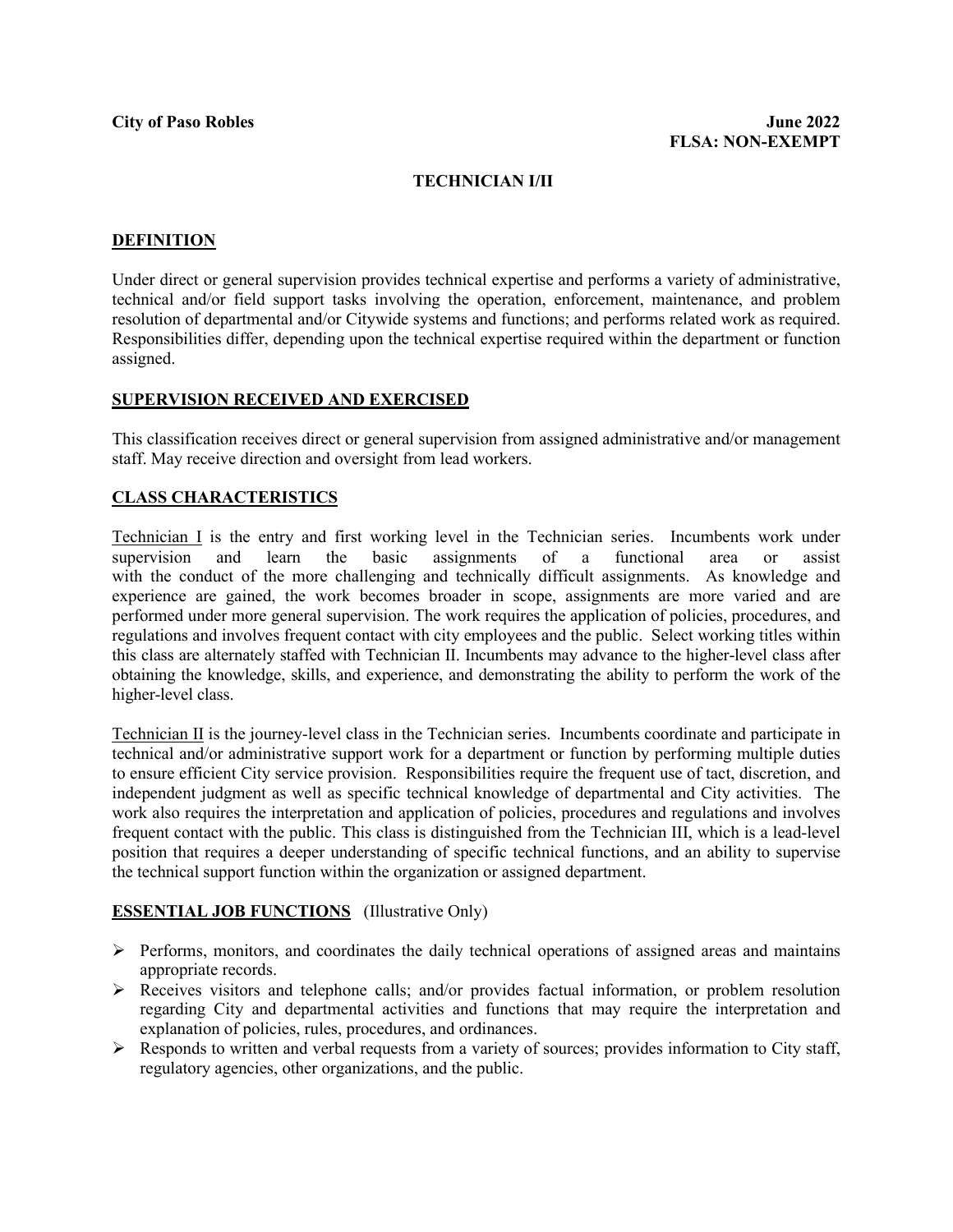- $\triangleright$  May provide information and assistance to the general public, businesses, school communities, and other government agencies regarding codes, laws, and ordinances as well as department services, programs, and practices.
- $\triangleright$  May prepare graphic displays including charts, maps, calendars, and related materials to effectively present statistical data.
- $\triangleright$  May prepare agenda reports and various other commission, committee, and staff reports, resolutions, ordinances, meeting minutes and correspondence regarding assigned activities.
- $\triangleright$  Assists in the preparation, accumulation, maintenance, management and protection of official City documents and records; indexes, files, scans, stores, and destroys records according to policies and procedures; may assist with maintenance and updating of records retention guidelines.
- $\triangleright$  May coordinate calendar and scheduling of activities, meetings, and various events for City staff; coordinate assigned activities with City departments, the public and outside agencies; coordinate and process travel arrangements.
- $\triangleright$  May perform routine and preventative maintenance on equipment and facilities; diagnose, troubleshoot, and repair problems within assigned area of expertise.
- $\triangleright$  Performs project research; may prepare and reconcile technical reports and documents; and performs other technical work related to City or department activities.
- $\triangleright$  Calculates, checks, and tabulates standard arithmetic or statistical data related to field and office work; may summarize such information and prepare periodic numerical reports.
- $\triangleright$  Performs technical field, office, and computer-aided studies, evaluates data collected and makes recommendations to appropriate staff and prepares periodic and special reports based on findings.
- Operates standard office equipment, including job-related computer hardware and software applications, facsimile equipment, and multi-line telephones; and may operate a two-way radio or other department-specific equipment.
- $\triangleright$  Organizes and maintains various administrative, reference and follow-up files, records, and databases; purges as required.
- May prepare specifications, plans, estimates, presentations, technical illustrations, and reports related to specific area of expertise.
- $\triangleright$  May conduct inspections to evaluate compliance with City ordinances, state and federal governmental laws and other requirements; reports failures or operating difficulties and makes suggestions for correcting non-compliance.
- $\triangleright$  May operate, adjust, and maintain electrical, mechanical or computer equipment to execute jobrelated responsibilities and to assure maximum efficiency of processes, standards, and regulations.
- $\triangleright$  May collect and log a variety of samples from various locations throughout the City.
- $\triangleright$  May perform a variety of moderately complex and standard tests and analysis on samples, following approved procedures.
- $\triangleright$  May perform quality control tests on procedures and equipment for State accreditation purposes.
- $\triangleright$  May draft standard operating procedures for required tests and analyses.
- $\triangleright$  May calculate, collect, and account for fees and other monies collected using City ordinances and fee schedules.
- $\triangleright$  May secure and compare information regarding price, quality, availability and other pertinent data for material, supply, and equipment purchases; analyzes and makes recommendations; ensures items are properly stored; may update inventory and generates inventory reports for reference.
- Attends meetings, conferences, workshops, and training sessions and reviews publications and materials to become and remain current on principles, practices, and new developments in assigned work areas.
- Observes safe work methods and safety precautions related to the work.
- $\triangleright$  May coordinate special projects that vary depending on department to which assigned.
- $\triangleright$  Contributes to a positive work environment by participating in solutions to problems as they occur.
- May attend a P.O.S.T. certified basic academy, participating in and passing all required classes designed to provide an overview of the Criminal Justice System which includes training in various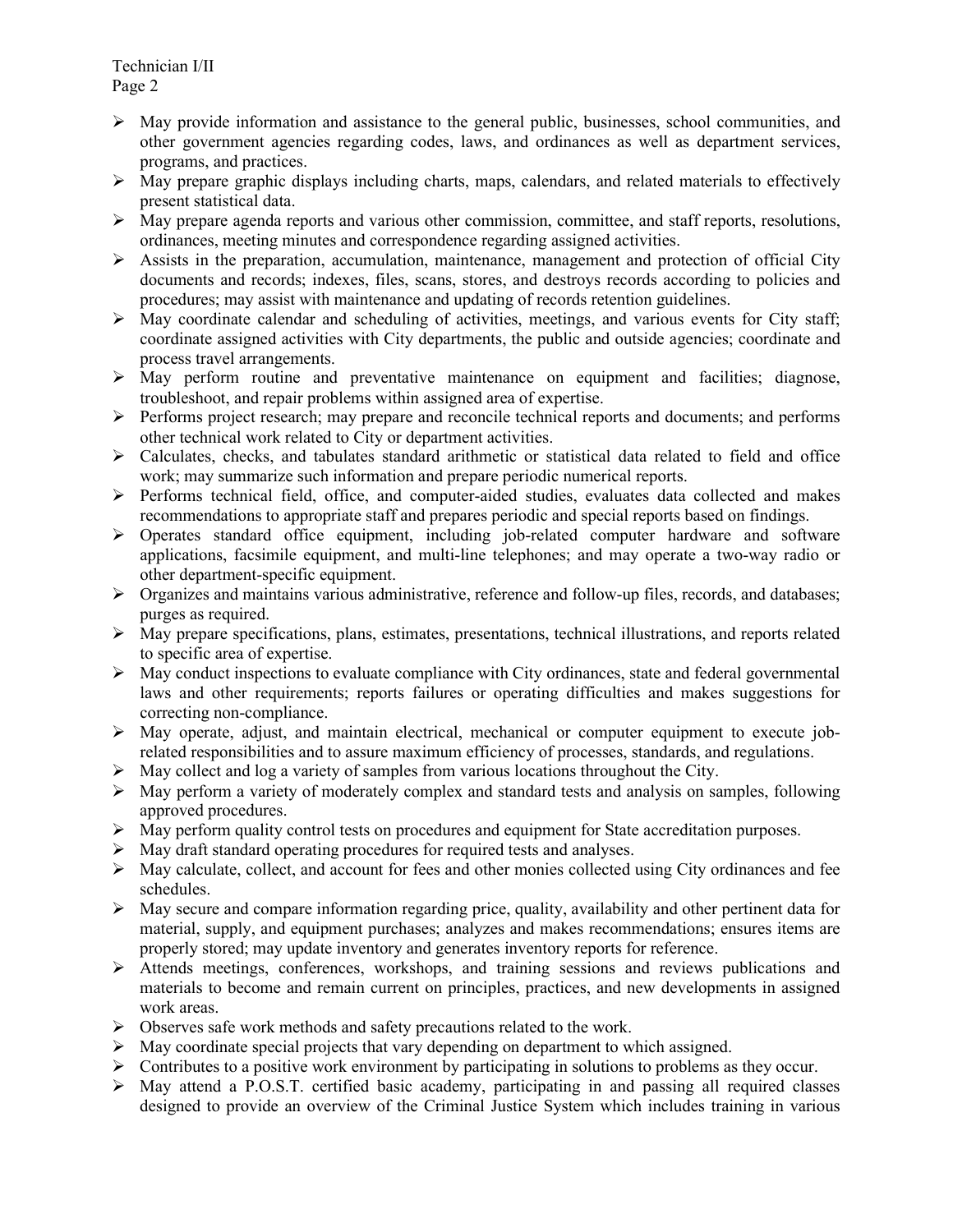laws, police procedures, law enforcement techniques, first aid, weapons, and physical fitness.

- $\triangleright$  May perform a variety of support duties, not requiring a sworn Police Officer.
- $\triangleright$  May respond to calls for service regarding accidents, emergencies, crimes, threats, altercations and/or requests for aid.
- $\triangleright$  Performs other duties as assigned.

# **QUALIFICATIONS**

## **Knowledge of:**

- $\triangleright$  Federal, state, county, and City codes, regulations, policies, laws, rules, agreements, technical processes, and procedures related to City and departmental activities.
- $\triangleright$  The organization and operation of the City and of outside agencies as necessary to assume assigned responsibilities.
- $\triangleright$  Operations, services, and activities for the assigned department.
- $\triangleright$  The care, maintenance, and operational requirements of assigned equipment.
- $\geq$  Standard office administrative practices and procedures, including the use of standard office equipment.
- $\triangleright$  Occupational safety and health rules and regulations.
- $\triangleright$  Principles, practices, and safe work methods used in collecting, processing, logging, storing, and safeguarding property and materials including hazardous materials.
- $\triangleright$  Procedures and methods for providing services and information to the public including those related to collecting, maintaining, and releasing information, files, and documents.
- $\triangleright$  Geographic features and locations within the area served.
- $\triangleright$  English usage, spelling, grammar, and punctuation.
- $\triangleright$  Computer applications related to the work, including word processing, database, and spreadsheet applications.
- $\triangleright$  Records management principles and practices.
- $\triangleright$  Business arithmetic and basic statistical techniques.
- $\triangleright$  Techniques for providing a high level of customer service to the public, representatives of other agencies, and City staff, in person and over the telephone and/or radio system.

# **Skill in:**

- $\triangleright$  Learning the functions and procedures for the department to which assigned.
- $\triangleright$  Interpreting, applying, explaining, and implementing policies, procedures, technical processes, and computer applications related to the City, department, or organizational unit to which assigned.
- $\triangleright$  Collecting, compiling, analyzing, and summarizing varied information, proposing, and considering alternatives and reaching sound conclusions.
- $\triangleright$  Responding to and effectively prioritizing multiple phone calls, visitors, and other requests for service.
- $\triangleright$  Compiling information from varied sources and preparing accurate records, reports, charts, graphs, maps, and bulletins.
- $\triangleright$  Making accurate arithmetic and statistical calculations and projecting long-term changes.
- $\triangleright$  Using English effectively to communicate in person, over the telephone and in writing.
- $\triangleright$  Using initiative and independent judgment within established policy and procedural guidelines.
- $\triangleright$  Organizing assigned work, initiating processes, coordinating projects, setting priorities, meeting critical deadlines, and following up on assignments with a minimum of direction.
- $\triangleright$  Collecting and analyzing data and making appropriate recommendations.
- $\triangleright$  Establishing and maintaining effective working relationships with those contacted in the course of the work.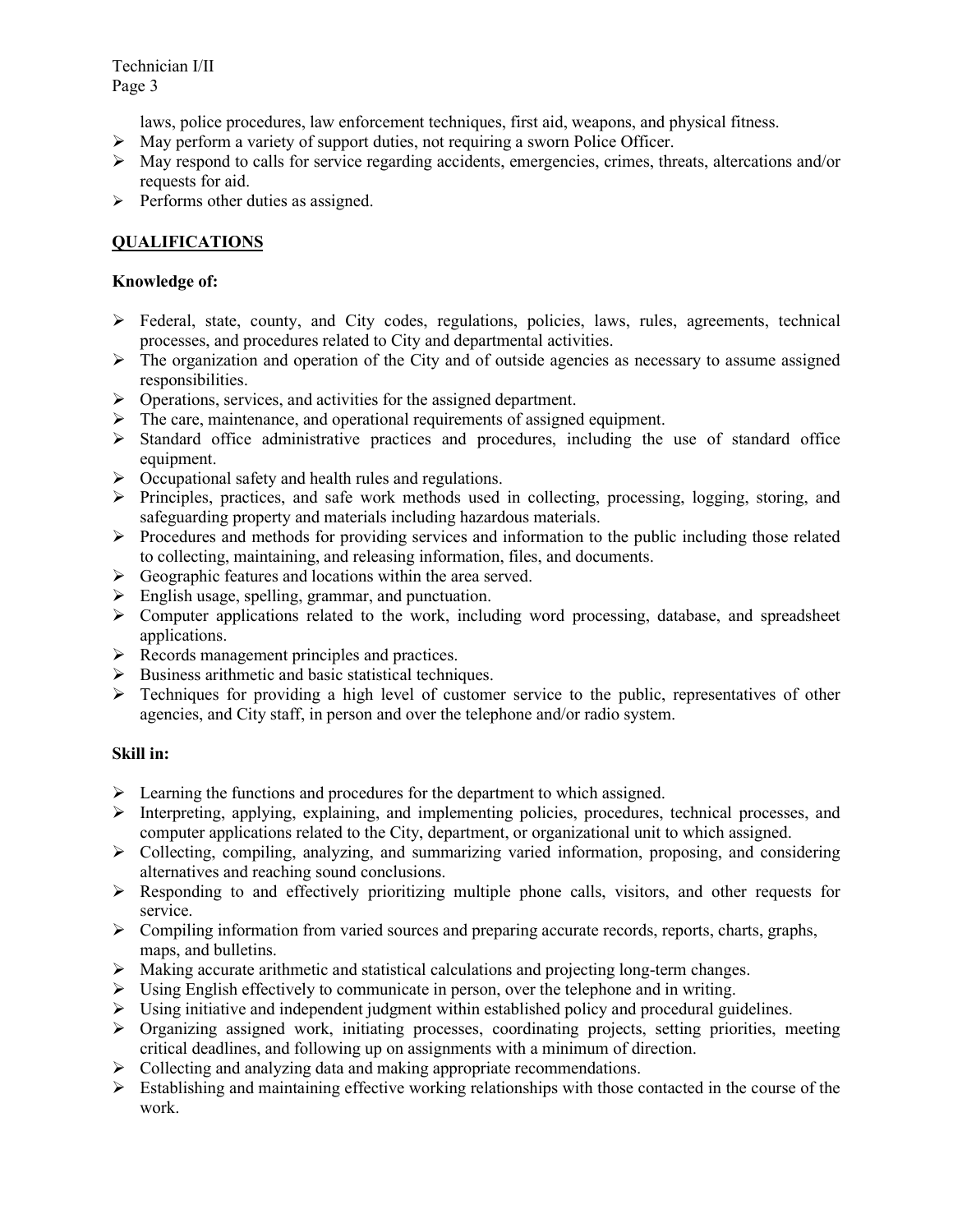Technician I/II Page 4

- $\triangleright$  Preparing clear, concise, factual, and thorough reports and statements.
- $\triangleright$  Entering and maintaining accurate data and information in communication systems.
- $\triangleright$  Operating equipment and assigned vehicle in a safe manner.
- $\triangleright$  Exercising tact and judgment in responding to public inquiries and resolving complaints and problems.
- $\triangleright$  Reacting quickly and calmly in emergency or hazardous situations and adopting an effective course of action.
- $\triangleright$  Working under steady pressure with frequent interruptions and a high degree of public contact by phone or in person.
- $\triangleright$  Understanding and following oral and written instructions.

## **Education and Experience:**

Any combination of training and experience that would provide the required knowledge, skills and abilities is qualifying. A typical way to obtain the required qualifications would be:

Technician I and II: Equivalent to graduation from high school. Completion of 12 semester units from an accredited college, university or trade school in a field related to work assigned is desired.

Technician I: One year of technical support or experience related to the work assigned. Experience working in a public agency setting is desirable.

Technician II: Three years of responsible technical experience working in an organization which will have provided knowledge of the departmental function to which assigned. Experience working in a public agency setting is desirable.

### **Licenses and Certifications:**

Must possess a valid California class C driver's license and have a satisfactory driving record.

Community Services Officer: Must possess and maintain a P.O.S.T. approved Penal Code 832 certification as well as a CPR and First Aid within one year of appointment. A California Association of Code Enforcement (CACE) or Southern California Association of Code Enforcement Officers (SCACEO) certification as a Code Enforcement Officer is desirable.

Crime Analyst: California P.O.S.T. approved coursework or certification in contemporary crime analysis techniques and methods is required or must be completed/obtained within two years of appointment.

Deputy City Clerk: Requires the possession of or the ability to obtain and maintain a commission as a Notary Public within one year of appointment. Certification as a Certified Municipal Clerk is desirable.

Equipment Mechanic I/II: Must possess the ability to obtain a California class A driver's license and an Automotive Service Excellence (ASE) certification within one year of appointment.

Laboratory Technician I: Requires the possession of or ability to obtain a Grade I Laboratory Analyst Certification from the California Water Environmental Association (CWEA) within one year of appointment.

Laboratory Technician II: Requires the possession of or ability to obtain a Grade II Laboratory Analyst Certification from the California Water Environmental Association (CWEA) within one year of appointment.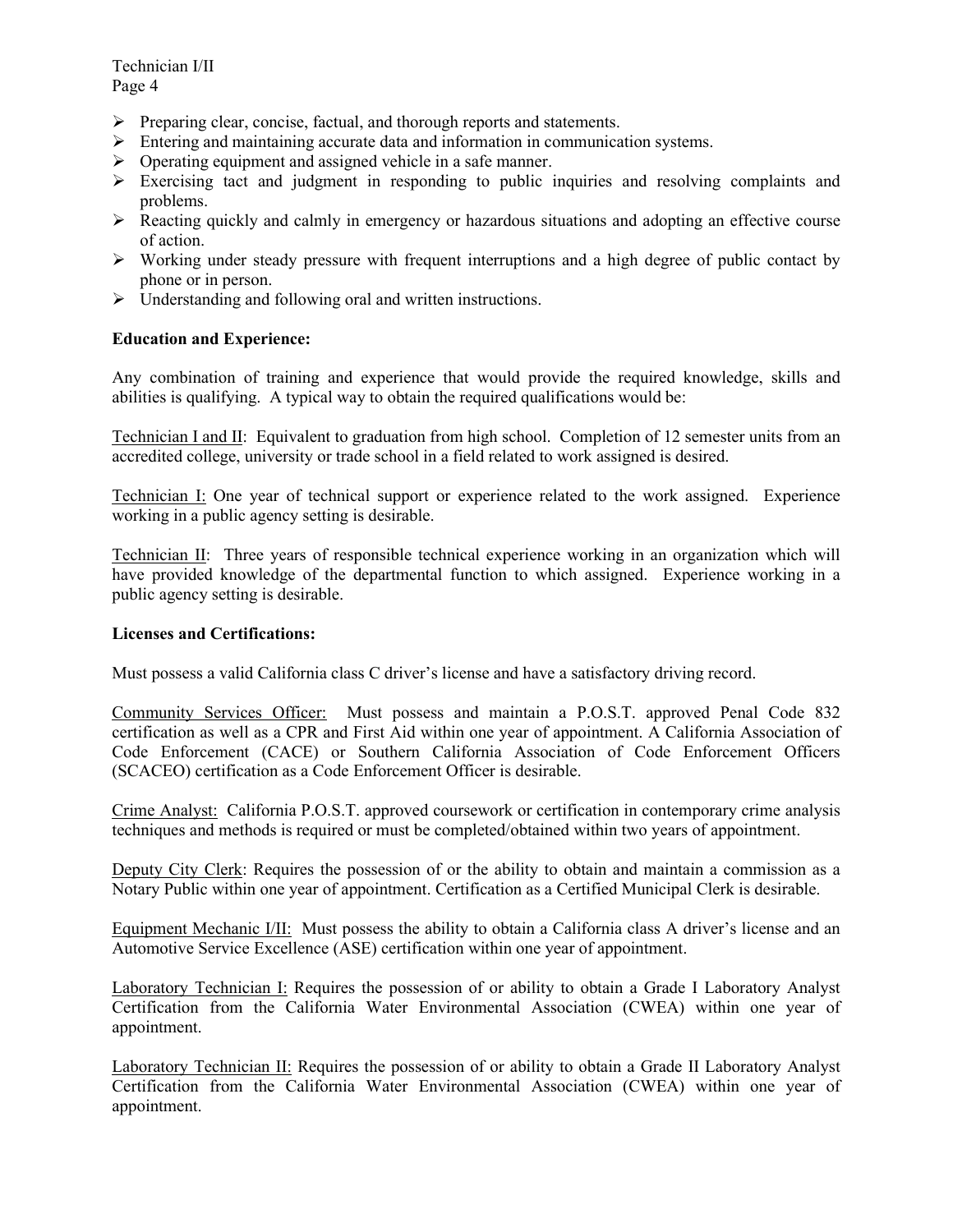Technician I/II Page 5

Police Officer Recruit: Upon successful completion of the California P.O.S.T. Basic Police Academy, must possess a valid P.O.S.T. Basic Law Enforcement Academy Certification of Completion at the time of appointment to Police Officer classification. Must possess and maintain a P.O.S.T. approved Penal Code 832, CPR and First Aid certifications within one year of appointment.

Wastewater Plant Operator I: Requires the possession of or the ability to obtain a Grade I Wastewater Treatment Plant Operator certification within one year of appointment.

Wastewater Treatment Plant Operator II: Requires the possession of or the ability to obtain a Grade II Wastewater Treatment Plant Operator certification within one year of appointment.

Water Treatment Operator I/Water Quality Technician I: Requires the possession of or ability to obtain a Grade I Water Treatment and Grade II Water Distribution certifications within one year of appointment.

Water Treatment Operator II/Water Quality Technician II: Requires the possession of or ability to obtain Grade II Water Treatment and Grade II Water Distribution certifications within one year of appointment.

The one-year timeframe for certification may be extended at the discretion of the Executive Manager.

Some of the positions in this classification may require specific licenses and/or certifications. For example: self-contained breathing apparatus certification, confined space entry certification, certified pool operator or aquatic facility operator, playground safety inspector certification, pesticide certification.

## **Advancement Criteria for Flexibly Staffed Positions[1](#page-4-0) :**

A Technician I who meets the criteria to advance to Technician II must have served a minimum of 6 months satisfactory performance at their current wage step prior to reclassification. The effective date of reclassification shall be as of the first day of the pay period following written approval from the department director.

### **Physical Demands:**

The physical demands described here are representative of those that must be met by an employee to successfully perform the essential functions of this job. Reasonable accommodations may be made to enable individuals with disabilities to perform the essential functions.

Must possess mobility to work in a standard office setting and to use standard office equipment, including a computer; vision to read printed materials and a computer screen; and hearing and speech to communicate in person and over the telephone and/or a two-way radio. May be required to possess mobility to work in a standard shop setting and use power and hand tools and equipment; mobility to inspect various field sites; mobility to work in a standard wastewater/water treatment plant setting, and use specialized test equipment, hand and power tool and instrumentation; physical stamina to work in confined spaces, around machines, and to climb and descend ladders; ability to perform maintenance repair work, operate heavy equipment, work on uneven terrain and lift and carry equipment and materials weighing up to 60 pounds, unassisted; vision to read charts and gauges and smell to identify odors; and/or wear a self-contained breathing apparatus and other safety equipment.

## **Other Requirements:**

<span id="page-4-0"></span><sup>&</sup>lt;sup>1</sup> See typical working titles below for positions that are flexibly staffed.